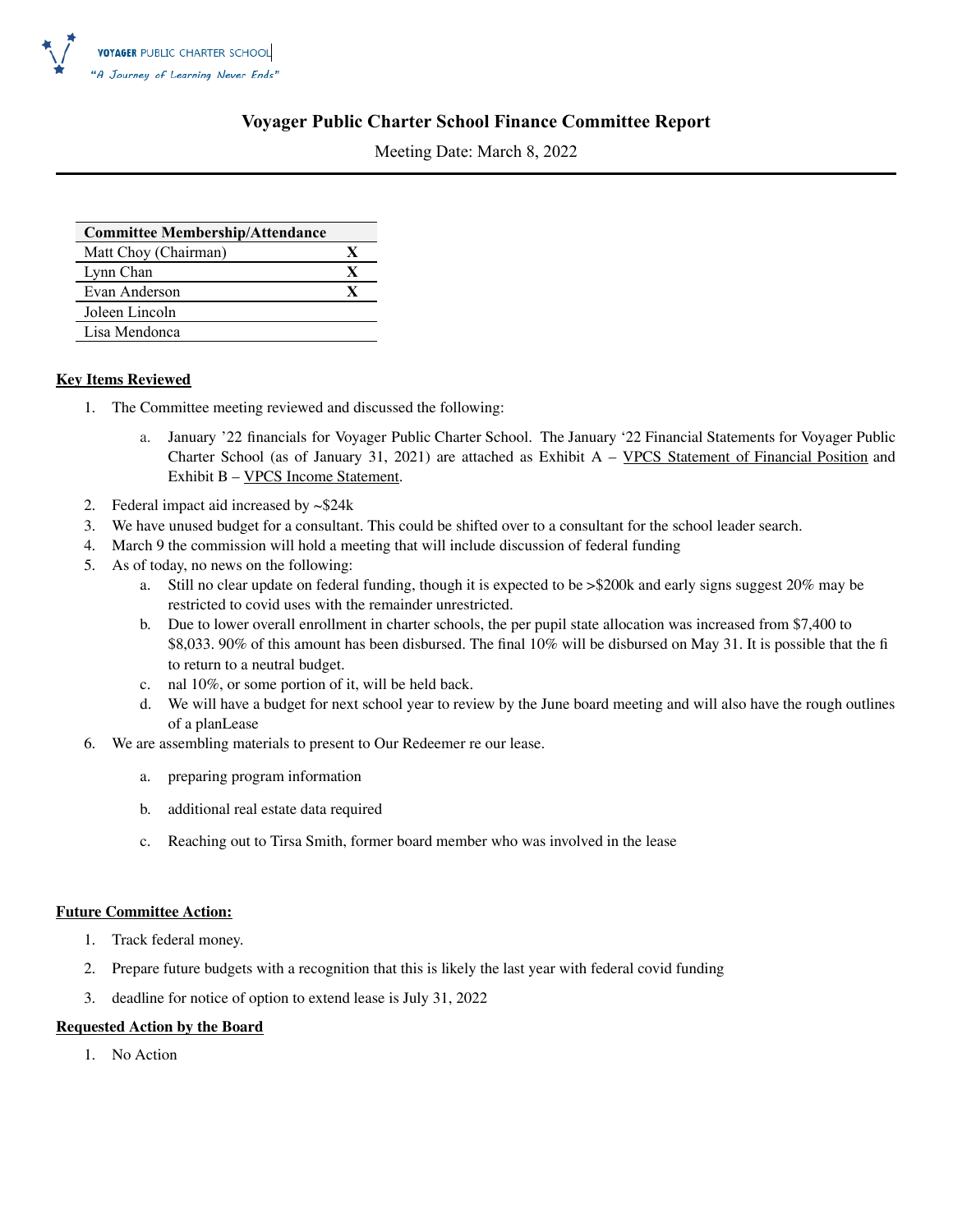# **Voyager - A Public Charter School Statement of Financial Position-Yearly Comparison**

|                                       | Jan 31, 22   | Jan 31, 21   |
|---------------------------------------|--------------|--------------|
| <b>ASSETS</b>                         |              |              |
| <b>Current Assets</b>                 |              |              |
| <b>Checking/Savings</b>               |              |              |
| 1065 · First Hawaiian Bnk Savings     | 1,741,587.53 | 1,600,585.23 |
| 1066 · First Hawaiian Bank - checking | 84,575.21    | 68,348.87    |
| 1067 · Cash - Restricted              | 2,000.00     | 2,000.00     |
| 1080 · Petty Cash on Hand             | 30.00        | 30.00        |
| <b>Total Checking/Savings</b>         | 1,828,192.74 | 1,670,964.10 |
| <b>Accounts Receivable</b>            |              |              |
| 1200 Accounts Receivable              | 3,495.77     | 156.60       |
| <b>Total Accounts Receivable</b>      | 3,495.77     | 156.60       |
| <b>Other Current Assets</b>           |              |              |
| 1202 · Student Meals Receivable       | 2,161.99     | 1,883.74     |
| 1204 Receivable from DOE-'ER FICA Tax | 48,044.05    | 74,472.06    |
| 1205 · Miscellaneous Receivables      | 255.91       | $-14.08$     |
| <b>Total Other Current Assets</b>     | 50,461.95    | 76,341.72    |
| <b>Total Current Assets</b>           | 1,882,150.46 | 1,747,462.42 |
| <b>Fixed Assets</b>                   |              |              |
| 1601 · Furniture and Equipment        | 111,577.17   | 124,570.48   |
| 1605 · Leasehold Improvement          | 33,710.42    | 56,221.42    |
| <b>Total Fixed Assets</b>             | 145,287.59   | 180,791.90   |
| <b>Other Assets</b>                   |              |              |
| 1400 Deposits                         |              |              |
| <b>HECO/Other Deposit</b>             | 745.00       | 745.00       |
| <b>Lease Deposit</b>                  | 24,188.47    | 24,712.03    |
| <b>Payroll Deposit - PCSC</b>         | 375.06       | 375.06       |
| Total 1400 Deposits                   | 25,308.53    | 25,832.09    |
| <b>Total Other Assets</b>             | 25,308.53    | 25,832.09    |
| TOTAL ASSETS                          | 2,052,746.58 | 1,954,086.41 |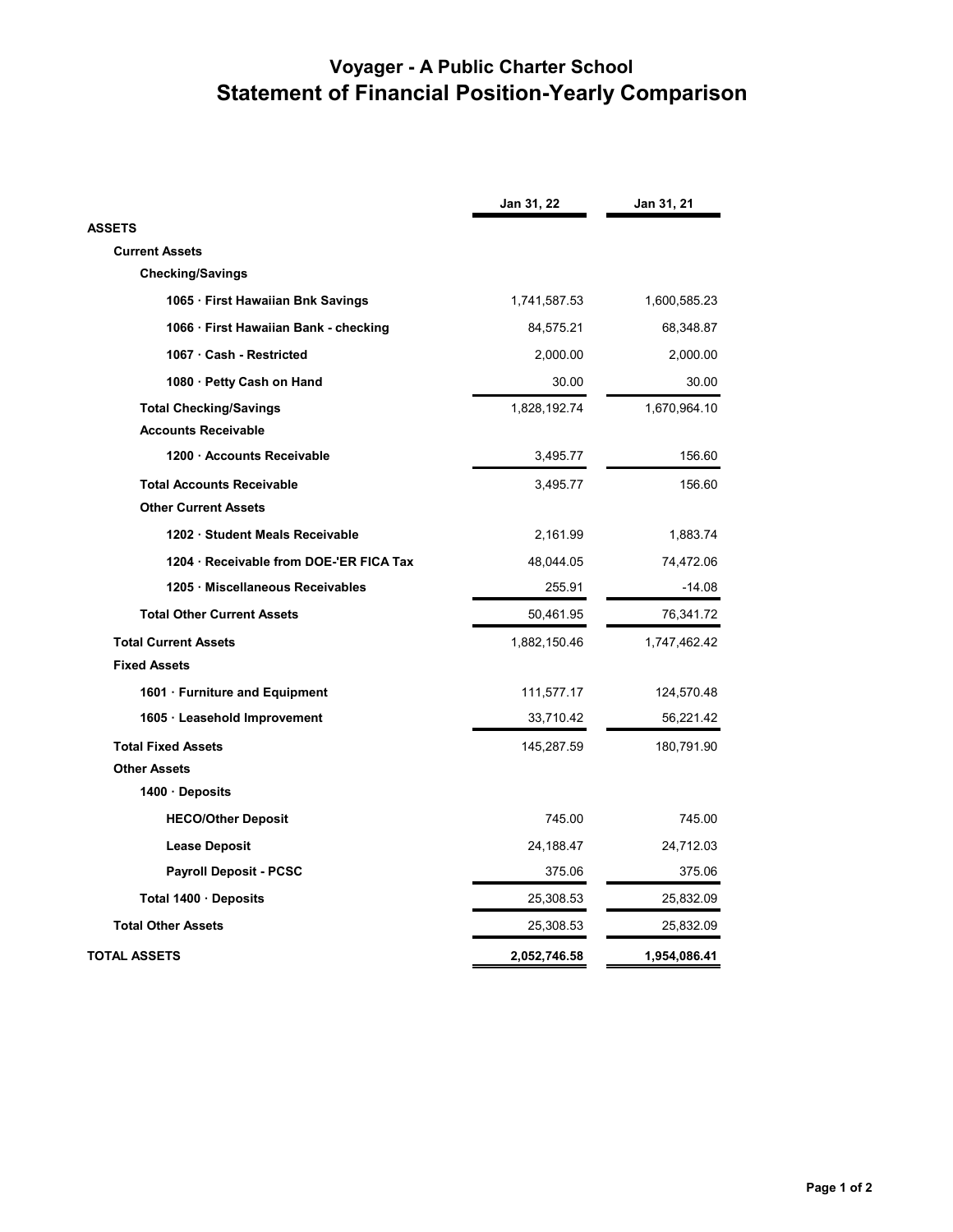# **Voyager - A Public Charter School Statement of Financial Position-Yearly Comparison**

|                                        | Jan 31, 22   | Jan 31, 21   |
|----------------------------------------|--------------|--------------|
| <b>LIABILITIES &amp; EQUITY</b>        |              |              |
| <b>Liabilities</b>                     |              |              |
| <b>Current Liabilities</b>             |              |              |
| <b>Accounts Payable</b>                | 31,911.47    | 9,548.66     |
| <b>Other Current Liabilities</b>       |              |              |
| 2010 Grants Payable                    | 9,566.43     | 9,566.43     |
| 2100 · Payroll Liabilities             | 91,222.01    | 85,485.97    |
| 2300 Accrued Vacation                  | 78,882.78    | 76,970.34    |
| 2400 Deferred Revenue                  | 34,720.89    | 25,941.27    |
| 2401 · Deferred State & FED Allocation | 827,205.39   | 822,380.06   |
| <b>Total Other Current Liabilities</b> | 1,041,597.50 | 1,020,344.07 |
| <b>Total Current Liabilities</b>       | 1,073,508.97 | 1,029,892.73 |
| <b>Long Term Liabilities</b>           |              |              |
| 2500 Deferred Rent                     | 6,800.00     | 26,000.00    |
| <b>Total Long Term Liabilities</b>     | 6,800.00     | 26,000.00    |
| <b>Total Liabilities</b>               | 1,080,308.97 | 1,055,892.73 |
| <b>Equity</b>                          |              |              |
| 1110 · Retained Earnings               | 997, 127.94  | 945,538.90   |
| 3000 Opening Bal Equity                | 46,625.28    | 46,625.28    |
| <b>Net Income</b>                      | $-71,315.61$ | $-93,970.50$ |
| <b>Total Equity</b>                    | 972,437.61   | 898,193.68   |
| <b>TOTAL LIABILITIES &amp; EQUITY</b>  | 2,052,746.58 | 1,954,086.41 |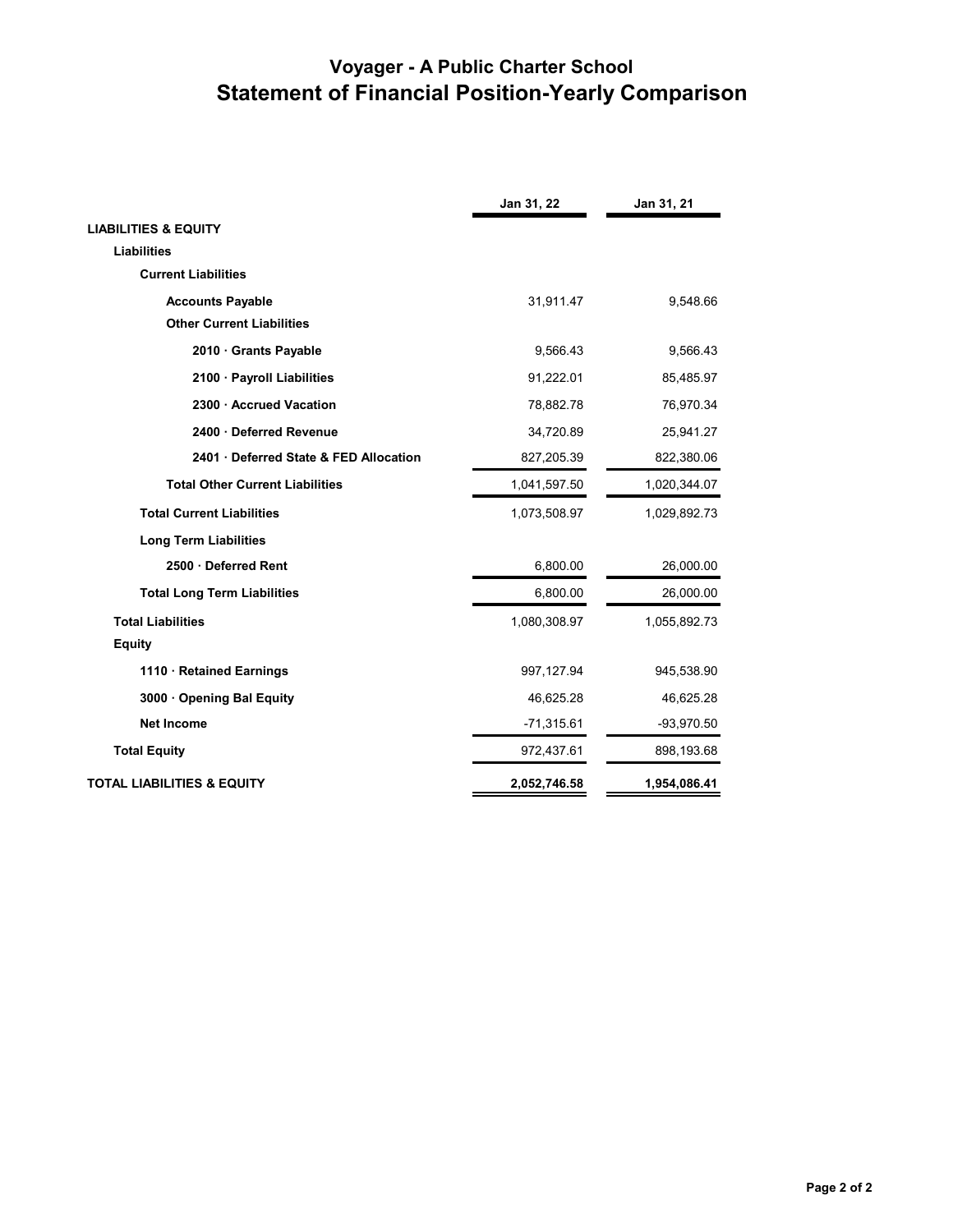|                                           | Jan 22     | <b>Budget</b> | \$ Over Budget | Jul '21 - Jan 22 | <b>YTD Budget</b> | \$ Over Budget | <b>Annual Budget</b> |
|-------------------------------------------|------------|---------------|----------------|------------------|-------------------|----------------|----------------------|
| <b>Ordinary Income/Expense</b>            |            |               |                |                  |                   |                |                      |
| Income                                    |            |               |                |                  |                   |                |                      |
| 4100 · State Allocations                  |            |               |                |                  |                   |                |                      |
| 4110 · Base Per Pupil Allocation          | 177,528.00 | 178,761.00    | $-1,233.00$    | 1,242,696.00     | 1,251,325.00      | $-8,629.00$    | 2,145,130.00         |
| Total 4100 · State Allocations            | 177,528.00 | 178,761.00    | $-1,233.00$    | 1,242,696.00     | 1,251,325.00      | $-8,629.00$    | 2,145,130.00         |
| 4160 · SPED Per Pupil Allocations         |            | 1,178.00      | $-1,178.00$    | 6,439.00         | 8,240.00          | $-1,801.00$    | 14,130.00            |
| 4200 · Federal Allocations                |            |               |                |                  |                   |                |                      |
| $4132 \cdot$ Title II                     |            | 834.00        | $-834.00$      |                  | 5,830.00          | $-5,830.00$    | 10,000.00            |
| 4150 · Special Ed Allocations             | 500.00     |               | 500.00         | 500.00           |                   | 500.00         |                      |
| 4210 · Federal Impact Aid (FIA)           | 19,563.40  | 5,250.00      | 14,313.40      | 51,005.50        | 36,750.00         | 14,255.50      | 63,000.00            |
| 4226 · CARES ESSER II Funds               | 3,802.48   | 15,283.00     | $-11,480.52$   | 144,346.15       | 106,985.00        | 37,361.15      | 183,400.00           |
| Total 4200 · Federal Allocations          | 23,865.88  | 21,367.00     | 2,498.88       | 195,851.65       | 149,565.00        | 46,286.65      | 256,400.00           |
| 4400 · Contributions                      |            |               |                |                  |                   |                |                      |
| 4407 · Other Contributions                |            | 100.00        | $-100.00$      |                  | 700.00            | $-700.00$      | 1,200.00             |
| 4440 Grants - Restricted                  |            | 667.00        | $-667.00$      | 5,228.97         | 4,665.00          | 563.97         | 8,000.00             |
| 4470 · Fundraising - Other                | 100.10     | 17.00         | 83.10          | 100.10           | 115.00            | $-14.90$       | 200.00               |
| 4480 · Family Donation/Pledge             |            | 25.00         | $-25.00$       | 62.40            | 175.00            | $-112.60$      | 300.00               |
| 4481 · Restricted Family Donation         |            | 30.00         | $-30.00$       |                  | 200.00            | $-200.00$      | 350.00               |
| Total 4400 · Contributions                | 100.10     | 839.00        | -738.90        | 5,391.47         | 5,855.00          | $-463.53$      | 10,050.00            |
| 4500 · Lunch/Breakfast Money Income       |            |               |                |                  |                   |                |                      |
| 4510 · Student Lunch/Brkft Collections    | 3,493.35   | 3,333.00      | 160.35         | 20,134.85        | 23,335.00         | $-3,200.15$    | 40,000.00            |
| 4520 · NSLP Reimbursement                 | 3,495.77   | 3,090.00      | 405.77         | 24,077.20        | 21,630.00         | 2,447.20       | 37,080.00            |
| Total 4500 · Lunch/Breakfast Money Income | 6,989.12   | 6,423.00      | 566.12         | 44,212.05        | 44,965.00         | $-752.95$      | 77,080.00            |
| 4600 · Other School Income                |            |               |                |                  |                   |                |                      |
| 4605 · Parent Ohana Subsidy               |            | 233.00        | $-233.00$      | 2,200.00         | 1,635.00          | 565.00         | 2,800.00             |
| 4625 · Field Trip Income                  |            | 417.00        | $-417.00$      | 212.00           | 2,915.00          | $-2,703.00$    | 5,000.00             |
| 4630 · Parent Collected Income            |            | 375.00        | $-375.00$      | 4,995.00         | 2,625.00          | 2,370.00       | 4,500.00             |
| 4645 · A+ Inter-Sessions Rental Fee       |            | 250.00        | $-250.00$      |                  | 1,750.00          | $-1,750.00$    | 3,000.00             |
| Total 4600 · Other School Income          |            | 1,275.00      | $-1,275.00$    | 7,407.00         | 8,925.00          | $-1,518.00$    | 15,300.00            |
| 4700 · Other Income                       |            |               |                |                  |                   |                |                      |
| 4701 · Miscellaneous Income               |            | 25.00         | $-25.00$       | 354.00           | 175.00            | 179.00         | 300.00               |
| 4710 · Interest Income                    | 70.86      | 60.00         | 10.86          | 497.18           | 420.00            | 77.18          | 720.00               |
| Total 4700 · Other Income                 | 70.86      | 85.00         | $-14.14$       | 851.18           | 595.00            | 256.18         | 1,020.00             |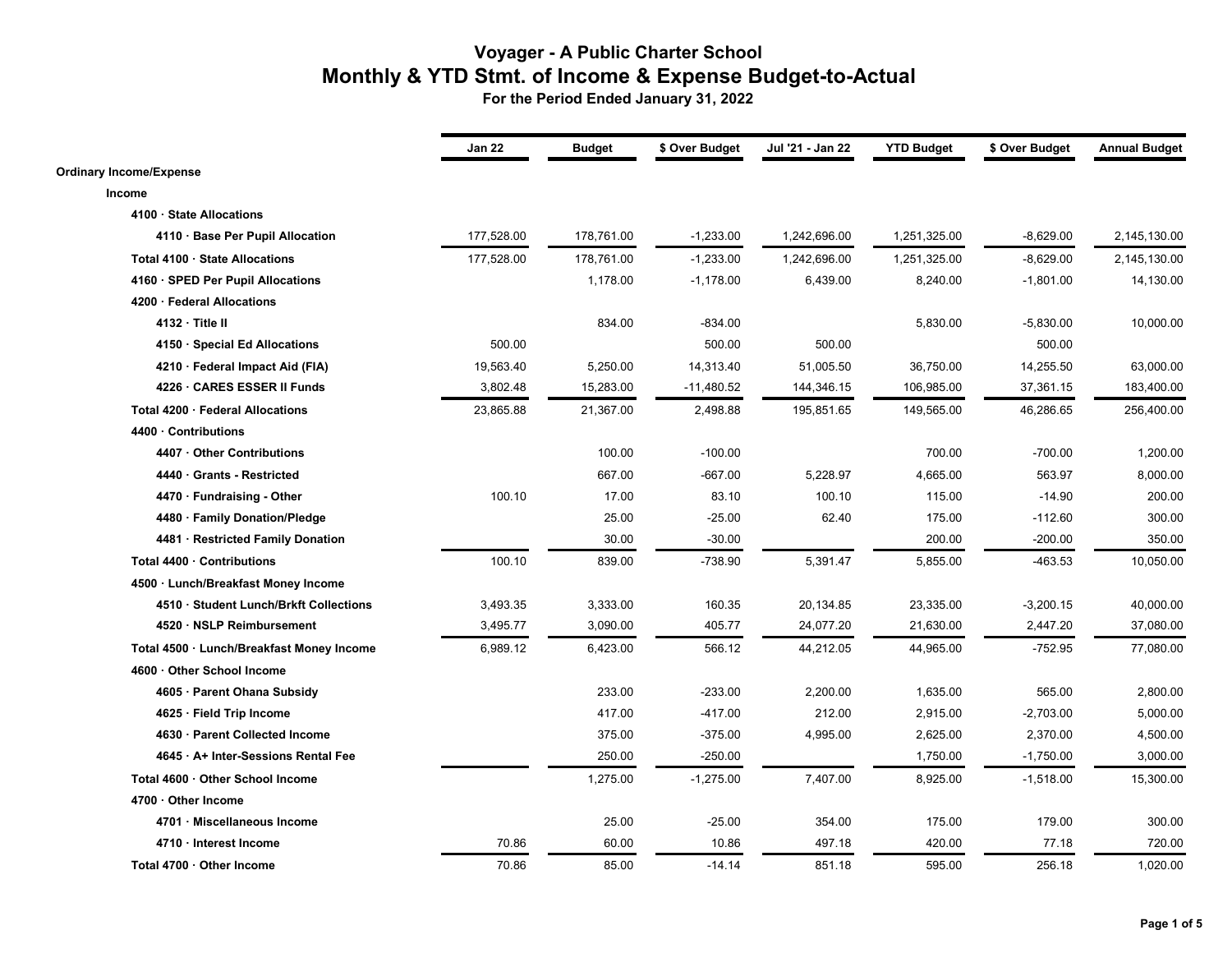|                                           | Jan 22     | <b>Budget</b> | \$ Over Budget | Jul '21 - Jan 22 | <b>YTD Budget</b> | \$ Over Budget | <b>Annual Budget</b> |
|-------------------------------------------|------------|---------------|----------------|------------------|-------------------|----------------|----------------------|
| <b>Total Income</b>                       | 208,553.96 | 209,928.00    | $-1,374.04$    | 1,502,848.35     | 1,469,470.00      | 33,378.35      | 2,519,110.00         |
| <b>Expense</b>                            |            |               |                |                  |                   |                |                      |
| 6000 · Personnel & Payroll Expense        |            |               |                |                  |                   |                |                      |
| 6010 · Admin. Personnel                   | 31,526.33  | 28,250.00     | 3,276.33       | 189,759.83       | 197,750.00        | $-7,990.17$    | 339,000.00           |
| 6010.03 · Admin. Benefit-Accrue Vacation  | 342.00     | 342.00        |                | 2,394.00         | 2,390.00          | 4.00           | 4,100.00             |
| 6015.00 · Recess Supervisors              | 2,649.94   | 2,500.00      | 149.94         | 11,363.66        | 17,500.00         | $-6,136.34$    | 30,000.00            |
| 6015.10 · Recess Supervisor - Temp-Agency |            |               |                | 2,075.11         |                   |                |                      |
| 6020 · Instructional                      |            |               |                |                  |                   |                |                      |
| 6021 · Classroom Teachers                 | 67,608.66  | 74,483.00     | $-6,874.34$    | 525,225.36       | 521,385.00        | 3,840.36       | 893,800.00           |
| 6023 · Specials Teachers                  | 17,255.80  | 18,892.00     | $-1,636.20$    | 107,378.26       | 132,248.00        | $-24,869.74$   | 226,708.00           |
| 6025 · Substitute Teachers                | 11,933.45  | 4,084.00      | 7,849.45       | 44,049.54        | 28,580.00         | 15,469.54      | 49,000.00            |
| 6030 · Educational Asst                   | 3,042.09   | 1,503.00      | 1,539.09       | 10,288.89        | 10,519.00         | $-230.11$      | 18,034.00            |
| Total 6020 · Instructional                | 99,840.00  | 98,962.00     | 878.00         | 686,942.05       | 692,732.00        | $-5,789.95$    | 1,187,542.00         |
| 6028 · Resource Teachers                  | 18,062.40  | 18,063.00     | $-0.60$        | 122,783.16       | 126,435.00        | $-3,651.84$    | 216,750.00           |
| 6035 · Teacher Differential Pay - add'    |            | 1,042.00      | $-1,042.00$    | 5,061.68         | 7,290.00          | $-2,228.32$    | 12,500.00            |
| 6036 · School Counselor                   |            | 5,000.00      | $-5,000.00$    | 22,175.71        | 35,000.00         | $-12,824.29$   | 60,000.00            |
| 6070 · Landscaping/Groundskeeping 'EE'    | 780.00     | 917.00        | $-137.00$      | 5,694.15         | 6,415.00          | -720.85        | 11,000.00            |
| 6072 · Maintenance/Janitorial 'EE'        |            |               |                | 235.00           |                   | 235.00         |                      |
| Total 6000 · Personnel & Payroll Expense  | 153,200.67 | 155,076.00    | $-1,875.33$    | 1,048,484.35     | 1,085,512.00      | $-37,027.65$   | 1,860,892.00         |
| 6200 · Academic Expenses                  |            |               |                |                  |                   |                |                      |
| 6205 · Books/Curriculum                   |            |               |                |                  |                   |                |                      |
| 6205.01 · Books/Curriculum - Classroom    | 134.45     | 417.00        | $-282.55$      | 1,981.15         | 2,915.00          | $-933.85$      | 5,000.00             |
| 6205.03 · Book/Curriculum-School-wide     | 1,920.00   | 442.00        | 1,478.00       | 7,025.63         | 3,090.00          | 3,935.63       | 5,300.00             |
| Total 6205 · Books/Curriculum             | 2,054.45   | 859.00        | 1,195.45       | 9,006.78         | 6,005.00          | 3,001.78       | 10,300.00            |
| 6211 · Classroom Equipment/Computer       |            | 12,530.00     | $-12,530.00$   | 96,294.64        | 87,750.00         | 8,544.64       | 150,400.00           |
| 6213 · School Furnishings                 |            | 84.00         | $-84.00$       | 1,232.02         | 580.00            | 652.02         | 1,000.00             |
| 6215 · Academic Supplies-classrm          | 22.00      | 458.00        | $-436.00$      | 1,480.57         | 3,210.00          | $-1,729.43$    | 5,500.00             |
| 6215.10 · Acad Supp-Other                 |            | 84.00         | $-84.00$       |                  | 580.00            | $-580.00$      | 1,000.00             |
| 6215.11 · Acad Supp- Grant (Restricted)   |            | 667.00        | $-667.00$      | 5,227.24         | 4,665.00          | 562.24         | 8,000.00             |
| 6216 · Testing Materials                  |            | 17.00         | $-17.00$       |                  | 115.00            | $-115.00$      | 200.00               |
| 6225 · Computer & Software                |            |               |                | 41.87            |                   | 41.87          |                      |
| 6235 · School (Student) Events            |            | 167.00        | $-167.00$      |                  | 1,165.00          | -1,165.00      | 2,000.00             |
| Total 6200 · Academic Expenses            | 2,076.45   | 14,866.00     | $-12,789.55$   | 113,283.12       | 104,070.00        | 9,213.12       | 178,400.00           |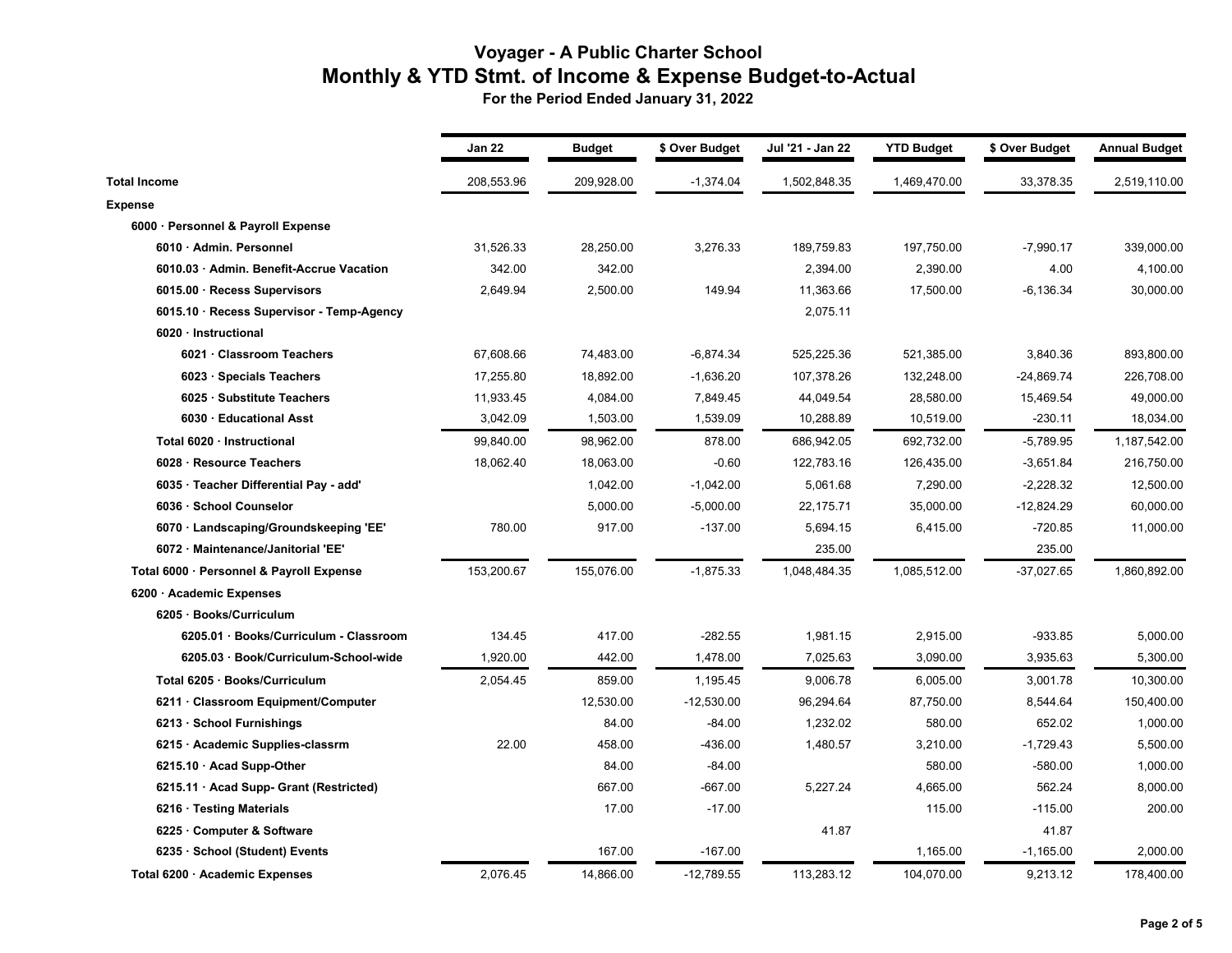|                                             | Jan 22    | Budget    | \$ Over Budget | Jul '21 - Jan 22 | <b>YTD Budget</b> | \$ Over Budget | <b>Annual Budget</b> |
|---------------------------------------------|-----------|-----------|----------------|------------------|-------------------|----------------|----------------------|
| 6250 Other School Expenses                  |           |           |                |                  |                   |                |                      |
| 6251 · Parent Ohana Subsidy Expenses        |           | 234.00    | $-234.00$      | 318.36           | 1,630.00          | $-1,311.64$    | 2,800.00             |
| $6253 \cdot$ Field Trips                    | 294.00    | 417.00    | $-123.00$      | 594.00           | 2,915.00          | $-2,321.00$    | 5,000.00             |
| 6255.1 · Parent-Paid Miscellaneous Fees     |           | 375.00    | $-375.00$      | 1,968.69         | 2,625.00          | $-656.31$      | 4,500.00             |
| 6255.5 · School Safety Supplies             |           | 459.00    | $-459.00$      | 5,581.10         | 3,205.00          | 2,376.10       | 5,500.00             |
| Total 6250 · Other School Expenses          | 294.00    | 1,485.00  | $-1,191.00$    | 8,462.15         | 10,375.00         | $-1,912.85$    | 17,800.00            |
| 6300 · Meals Service                        |           |           |                |                  |                   |                |                      |
| 6302 · School Lunches                       | 8,730.36  | 7,500.00  | 1,230.36       | 47,239.60        | 52,500.00         | $-5,260.40$    | 90,000.00            |
| Total 6300 · Meals Service                  | 8,730.36  | 7,500.00  | 1,230.36       | 47,239.60        | 52,500.00         | $-5,260.40$    | 90,000.00            |
| 6400 Operating Expenses                     |           |           |                |                  |                   |                |                      |
| 6420 · Equipment Rental & Leasing           | 887.78    | 917.00    | $-29.22$       | 6,538.27         | 6,415.00          | 123.27         | 11,000.00            |
| 6430 · Operating Supplies                   |           |           |                |                  |                   |                |                      |
| 6431 · Janitorial Supplies                  | 685.25    | 750.00    | $-64.75$       | 4,895.76         | 5,250.00          | $-354.24$      | 9,000.00             |
| 6433 · Postage                              |           | 83.00     | $-83.00$       | 203.01           | 585.00            | $-381.99$      | 1,000.00             |
| 6434 · Office Supplies & Expenses           | 1,021.68  | 667.00    | 354.68         | 3,723.74         | 4,665.00          | $-941.26$      | 8,000.00             |
| 6436 · Office Equipment & Maint.            | 439.78    | 250.00    | 189.78         | 1,935.10         | 1,750.00          | 185.10         | 3,000.00             |
| Total 6430 · Operating Supplies             | 2,146.71  | 1,750.00  | 396.71         | 10,757.61        | 12,250.00         | $-1,492.39$    | 21,000.00            |
| 6440 · Staff Development & Stipends         |           |           |                |                  |                   |                |                      |
| 6441.05 · Staff Development - Title Ila     |           | 834.00    | $-834.00$      |                  | 5,830.00          | $-5,830.00$    | 10,000.00            |
| 6443 · Staff Development - General          | 684.66    |           |                | 3,938.44         |                   | 3,938.44       |                      |
| 6444 · PD materials                         |           | 42.00     | $-42.00$       | 731.50           | 290.00            | 441.50         | 500.00               |
| Total 6440 · Staff Development & Stipends   | 684.66    | 876.00    | $-191.34$      | 4,669.94         | 6,120.00          | $-1,450.06$    | 10,500.00            |
| $6450 \cdot \text{Printing}$                | 270.14    | 25.00     | 245.14         | 270.14           | 175.00            | 95.14          | 300.00               |
| 6470 · Misc. Other Operation Expenses       |           |           |                |                  |                   |                |                      |
| 6471 · Bank or Other Service Charges        | 402.59    | 200.00    | 202.59         | 2,203.83         | 1,400.00          | 803.83         | 2,400.00             |
| 6473 · Dues and Subscriptions               | 35.00     | 375.00    | $-340.00$      | 4,748.11         | 2,625.00          | 2,123.11       | 4,500.00             |
| Total 6470 · Misc. Other Operation Expenses | 437.59    | 575.00    | $-137.41$      | 6,951.94         | 4,025.00          | 2,926.94       | 6,900.00             |
| Total 6400 · Operating Expenses             | 4,426.88  | 4,143.00  | 283.88         | 29,187.90        | 28,985.00         | 202.90         | 49,700.00            |
| 6600 · Facilities                           |           |           |                |                  |                   |                |                      |
| 6610 · Rent/Lease Expenses                  |           |           |                |                  |                   |                |                      |
| 6611.07 · Rent - Lutheran                   | 524.00    | 569.00    | $-45.00$       | 4,191.12         | 3,985.00          | 206.12         | 6,830.00             |
| 6611.08 · Rent - Wilder Ave                 | 23,664.91 | 23,665.00 | $-0.09$        | 165,654.37       | 165,655.00        | $-0.63$        | 283,980.00           |
| 6611.09 · Real Property Tax - Wilder Ave.   |           | 25.00     | $-25.00$       | 150.00           | 175.00            | $-25.00$       | 300.00               |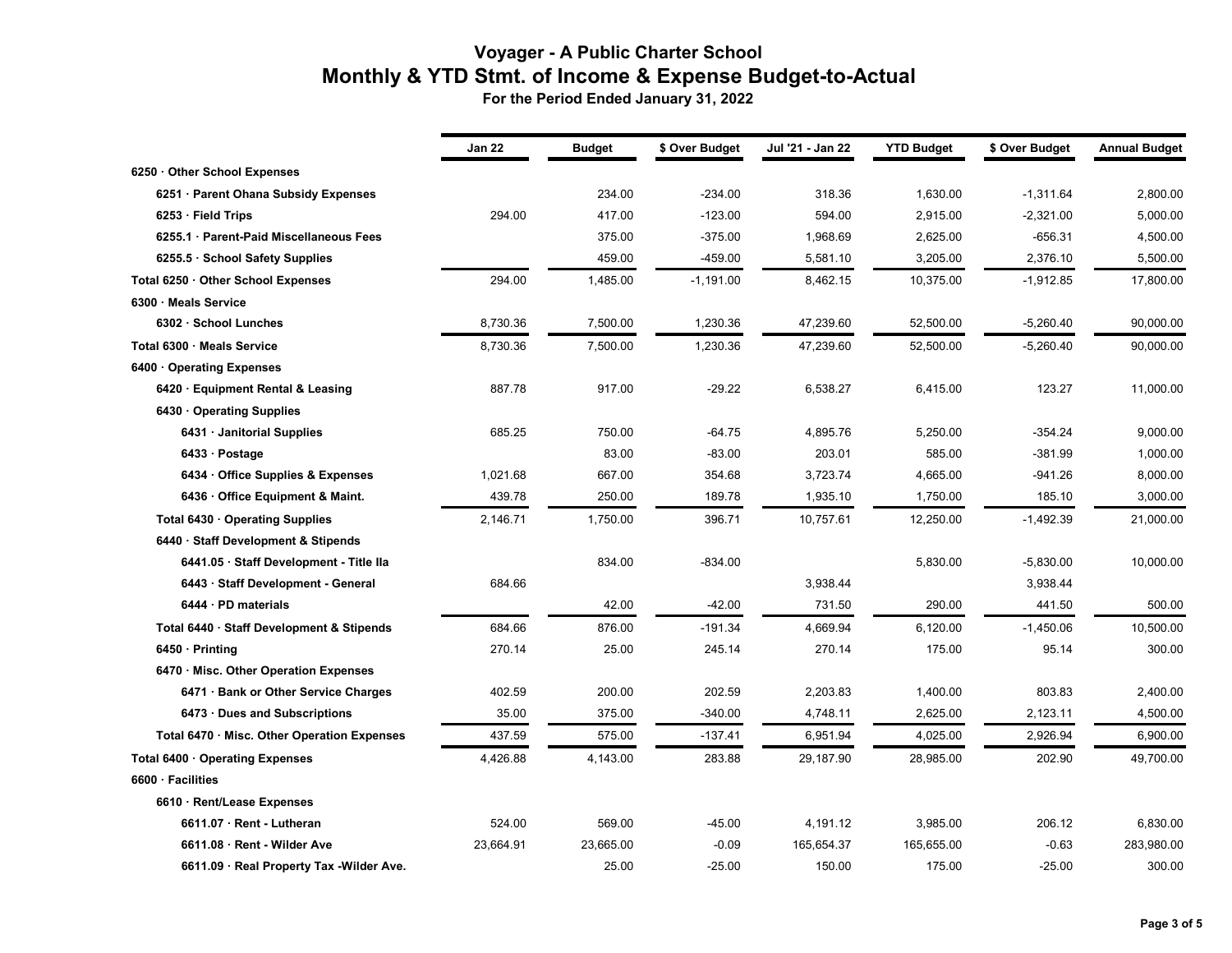|                                           | <b>Jan 22</b> | <b>Budget</b> | \$ Over Budget | Jul '21 - Jan 22 | <b>YTD Budget</b> | \$ Over Budget | <b>Annual Budget</b> |
|-------------------------------------------|---------------|---------------|----------------|------------------|-------------------|----------------|----------------------|
|                                           |               |               |                |                  |                   |                |                      |
| 6611.10 · Rent- Offsite Storage Fee       |               | 88.00         | $-88.00$       | 1,588.14         | 610.00            | 978.14         | 1,050.00             |
| 6612.08 · Parking Expense - Off Campus    | 1,225.13      | 1,034.00      | 191.13         | 7,350.78         | 7,230.00          | 120.78         | 12,400.00            |
| Total 6610 · Rent/Lease Expenses          | 25,414.04     | 25,381.00     | 33.04          | 178,934.41       | 177,655.00        | 1,279.41       | 304,560.00           |
| 6626 · Deferred Rent                      | $-1,600.00$   | $-1,600.00$   |                | $-11,200.00$     | $-11,200.00$      |                | $-19,200.00$         |
| 6630 · Facilities - Repair & Maint.       |               |               |                |                  |                   |                |                      |
| 6631 · Building & Equipment - R & M       | 538.96        | 2,126.00      | $-1,587.04$    | 18,049.65        | 14,870.00         | 3,179.65       | 25,500.00            |
| 6634 · Elevator Repair & Maint.           | 934.32        | 542.00        | 392.32         | 2,802.96         | 3,790.00          | $-987.04$      | 6,500.00             |
| 6638 · Security/Camera Equip leasing      | 724.61        | 1,125.00      | 400.39         | 5,843.04         | 7,875.00          | $-2,031.96$    | 13,500.00            |
| $6646 \cdot$ Trash                        | 596.86        | 600.00        | $-3.14$        | 4,276.93         | 4,200.00          | 76.93          | 7,200.00             |
| Total 6630 · Facilities - Repair & Maint. | 2,794.75      | 4,393.00      | $-1,598.25$    | 30,972.58        | 30,735.00         | 237.58         | 52,700.00            |
| 6640 · Utilities                          |               |               |                |                  |                   |                |                      |
| 6641 · Electricity                        | 2,849.67      | 3,667.00      | $-817.33$      | 25,301.41        | 25,665.00         | $-363.59$      | 44,000.00            |
| 6642 · Water                              | 1,146.93      | 1,417.00      | $-270.07$      | 10,055.90        | 9,915.00          | 140.90         | 17,000.00            |
| 6643 · Telephone                          | 377.51        | 383.00        | $-5.49$        | 2,661.50         | 2,685.00          | $-23.50$       | 4,600.00             |
| 6644 · Internet                           | 554.99        | 575.00        | $-20.01$       | 4,124.93         | 4,025.00          | 99.93          | 6,900.00             |
| Total 6640 · Utilities                    | 4,929.10      | 6,042.00      | $-1,112.90$    | 42,143.74        | 42,290.00         | -146.26        | 72,500.00            |
| Total 6600 · Facilities                   | 31,537.89     | 34,216.00     | $-2,678.11$    | 240,850.73       | 239,480.00        | 1,370.73       | 410,560.00           |
| 6800 · Contracted Services                |               |               |                |                  |                   |                |                      |
| 6810 · Professional Consultants           |               |               |                |                  |                   |                |                      |
| 6811 · Audit/Accounting                   |               | 1,004.00      | $-1,004.00$    | 12,041.00        | 7,022.00          | 5,019.00       | 12,042.00            |
| 6812 · Misc. Consulting Services          |               | 1.600.00      | $-1,600.00$    | 10,270.88        | 11,208.00         | $-937.12$      | 19,208.00            |
| 6813 · Webpage Design & Mait              |               | 42.00         | $-42.00$       |                  | 290.00            | $-290.00$      | 500.00               |
| 6816 · Computer Tech Services             |               | 417.00        | $-417.00$      | 250.00           | 2,915.00          | $-2,665.00$    | 5,000.00             |
| Total 6810 · Professional Consultants     |               | 3,063.00      | $-3,063.00$    | 22,561.88        | 21,435.00         | 1,126.88       | 36,750.00            |
| 6820 Outside Services                     |               |               |                |                  |                   |                |                      |
| 6821 · Janitorial Service                 | 4,598.00      | 4,250.00      | 348.00         | 29,126.81        | 29,750.00         | $-623.19$      | 51,000.00            |
| 6822 · Payroll Service Fees               | 414.66        | 475.00        | $-60.34$       | 2,820.92         | 3,325.00          | $-504.08$      | 5,700.00             |
| 6825 · Hawaii Employee Coucil Fee         | 550.00        | 208.00        | 342.00         | 1,672.00         | 1,460.00          | 212.00         | 2,500.00             |
| 6826 · Pre-employment Screening Servic    |               | 42.00         | $-42.00$       | 749.50           | 290.00            | 459.50         | 500.00               |
| 6827 · Third Party Plan Adm. Fee          | 150.00        |               |                | 150.00           |                   |                |                      |
| Total 6820 · Outside Services             | 5,712.66      | 4,975.00      | 737.66         | 34,519.23        | 34,825.00         | $-305.77$      | 59,700.00            |
| 6830 · State Services                     |               |               |                |                  |                   |                |                      |
| 6831.01 · Admin Fee - DHRD WC & AG CB Fee |               | 173.00        | $-173.00$      |                  | 1,205.00          | $-1,205.00$    | 2,070.00             |